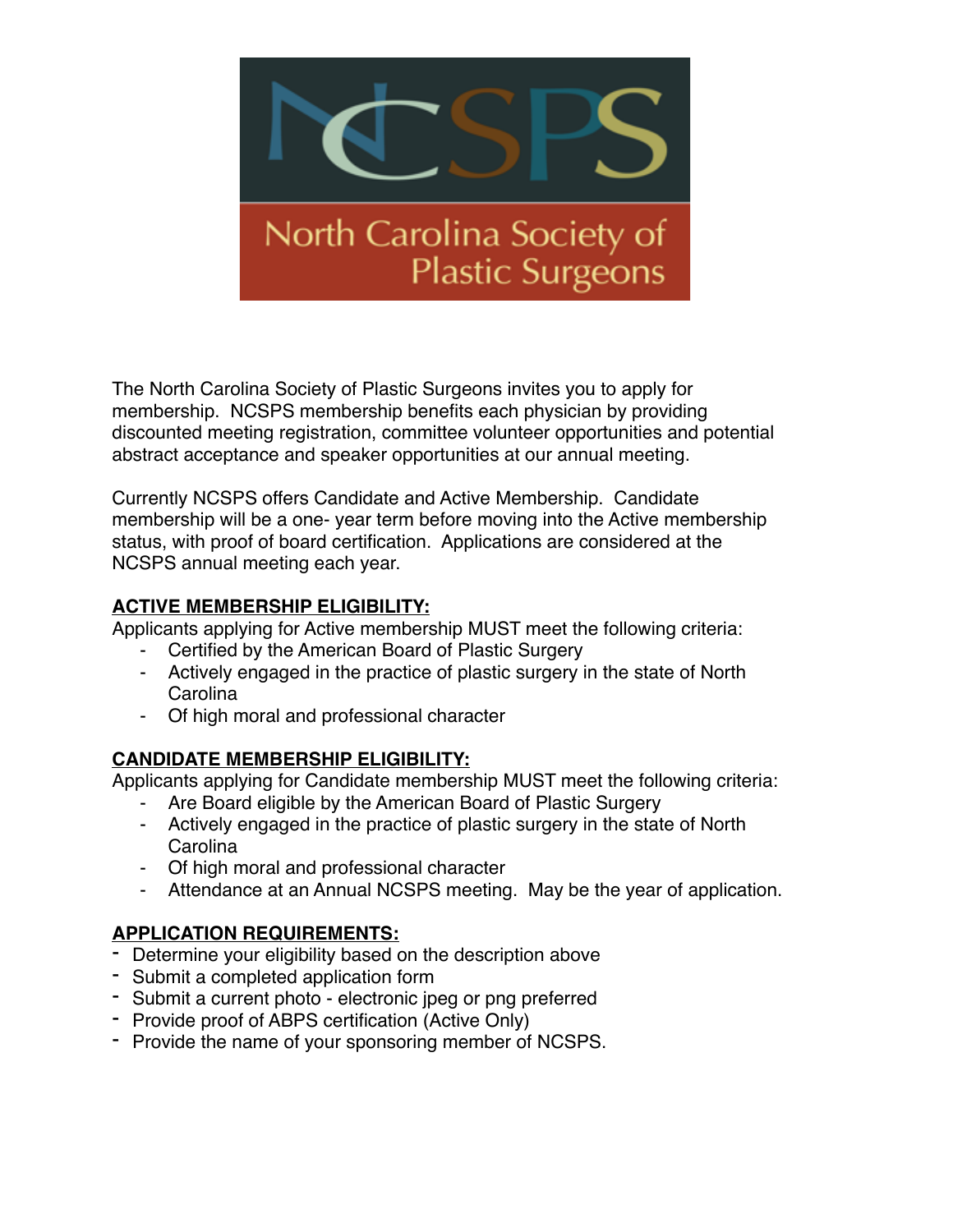# *Application for Membership*

Complete the application form and e-mail or mail to the address below:

| North Carolina Society of Plastic Surgeons<br><b>ATTN: Susan Russell, Executive Director</b><br>6300 Sagewood Drive, Suite H255<br>Park City, UT 84098<br>Phone: 435-200-8272 E-Mail: srussell@hdplanit.com |  |  |  |  |
|-------------------------------------------------------------------------------------------------------------------------------------------------------------------------------------------------------------|--|--|--|--|
| I AM APPLYING FOR _____ ACTIVE MEMBERSHIP ____ CANDIDATE MEMBERHSIP                                                                                                                                         |  |  |  |  |
|                                                                                                                                                                                                             |  |  |  |  |
|                                                                                                                                                                                                             |  |  |  |  |
|                                                                                                                                                                                                             |  |  |  |  |
|                                                                                                                                                                                                             |  |  |  |  |
|                                                                                                                                                                                                             |  |  |  |  |
|                                                                                                                                                                                                             |  |  |  |  |
|                                                                                                                                                                                                             |  |  |  |  |
|                                                                                                                                                                                                             |  |  |  |  |
|                                                                                                                                                                                                             |  |  |  |  |
| BOARD CERTIFIED: ABPS _________ DATE CERTIFIED: ________________________________                                                                                                                            |  |  |  |  |
|                                                                                                                                                                                                             |  |  |  |  |
|                                                                                                                                                                                                             |  |  |  |  |